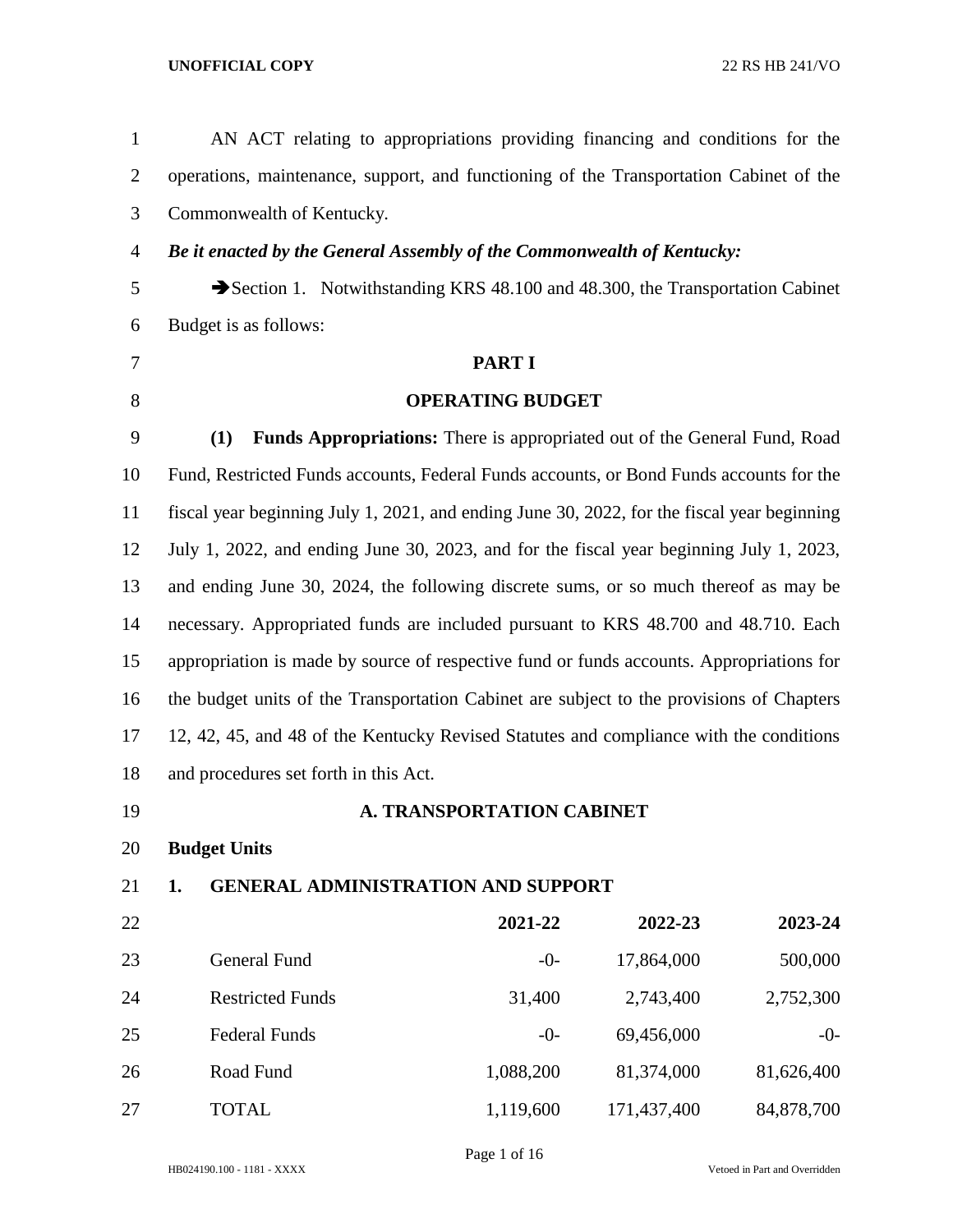**(1) Biennial Highway Construction Plan:** The Secretary of the Transportation Cabinet shall produce a single document that shall detail the enacted fiscal biennium 2022-2024 Biennial Highway Construction Program and the 2024-2028 Highway Preconstruction Program.

 **(2) Debt Service:** Included in the above Road Fund appropriation is \$343,800 in fiscal year 2022-2023 and \$345,000 in fiscal year 2023-2024 for debt service on previously authorized bonds.

 **(3) Adopt-A-Highway Litter Program:** The Transportation Cabinet and the Energy and Environment Cabinet may receive, accept, and solicit grants, contributions of money, property, labor, or other things of value from any governmental agency, individual, nonprofit organization, or private business to be used for the Adopt-a- Highway Litter Program or other statewide litter programs. Any contribution of this nature shall be deemed to be a contribution to a state agency for a public purpose and shall be treated as Restricted Funds under KRS Chapter 45 and reported according to KRS Chapter 48, and shall not be subject to restrictions set forth under KRS Chapter 11A.

 **(4) Riverport Improvements:** Included in the above General Fund appropriation is \$500,000 in each fiscal year to improve public riverports within Kentucky. The Secretary of the Transportation Cabinet, in conjunction with the Kentucky Water Transportation Advisory Board, shall determine how the funds are distributed.

- **(5) Electric Vehicle Charging Program:** Included in the above appropriations are \$17,364,000 in General Fund and \$69,456,000 in Federal Funds in fiscal year 2022- 2023 for the Electric Vehicle Charging Program in the Infrastructure Investment and Jobs Act. Notwithstanding KRS 45.229, these funds shall not lapse and shall carry forward. The Transportation Cabinet shall submit an Electric Vehicle Infrastructure Development Plan to the Interim Joint Committee on Transportation on or before June 30, 2022.
- **2. AVIATION**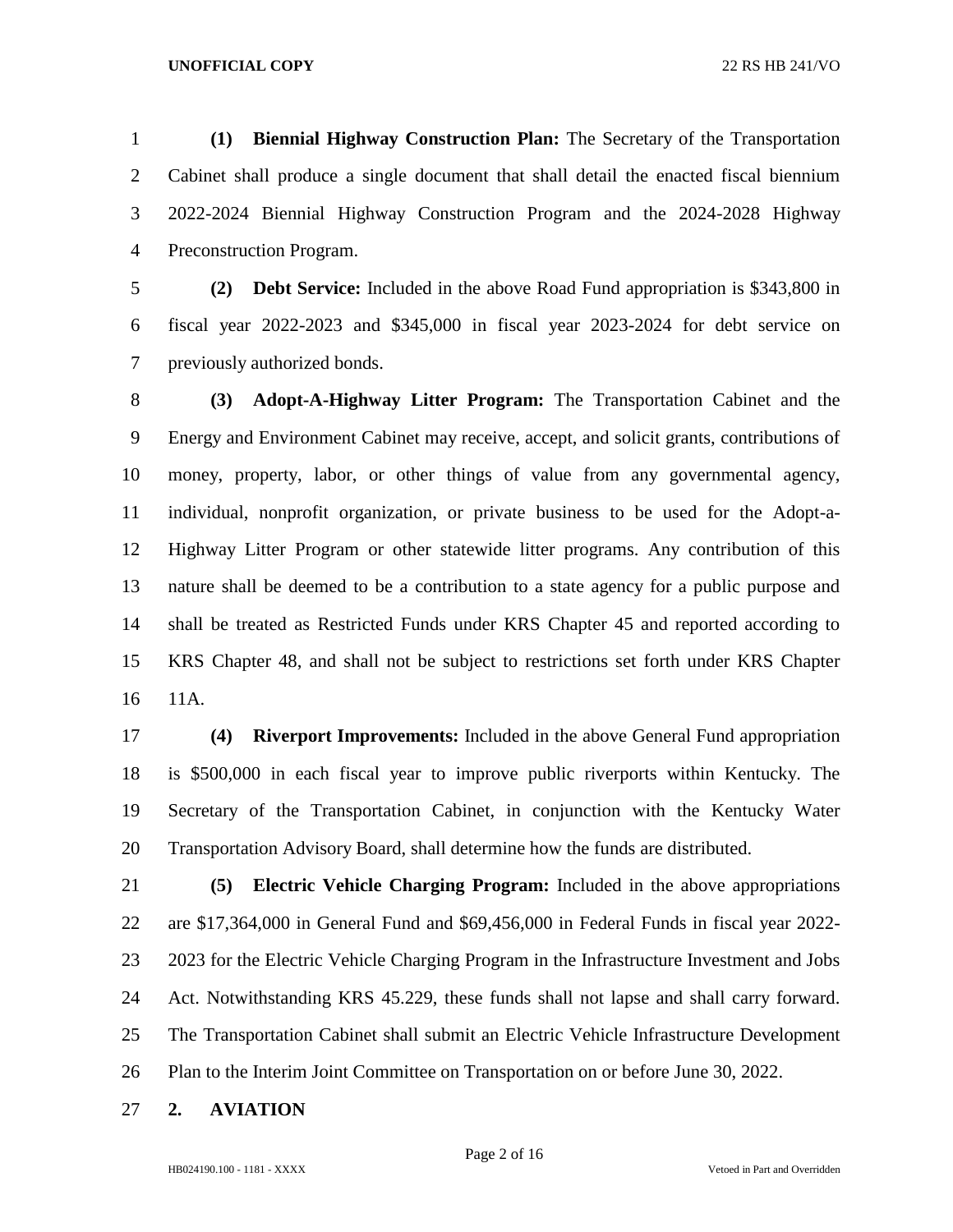| $\mathbf{1}$   |                         | 2021-22 | 2022-23    | 2023-24    |
|----------------|-------------------------|---------|------------|------------|
| $\overline{2}$ | General Fund            | $-0-$   | 11,400,000 | 757,000    |
| 3              | <b>Restricted Funds</b> | 77,400  | 22,690,000 | 19,130,400 |
| $\overline{4}$ | <b>Federal Funds</b>    | $-0-$   | 500,500    | 500,500    |
| 5              | Road Fund               | 30,700  | 1,866,400  | 1,875,700  |
| 6              | TOTAL                   | 108,100 | 36,456,900 | 22,263,600 |

 **(1) Operational Costs:** Notwithstanding KRS 183.525(5), the above Restricted Funds appropriation includes operational costs of the program in each fiscal year.

 **(2) Debt Service - Existing Projects:** Included in the above Road Fund appropriation is \$836,100 in fiscal year 2022-2023 and \$835,300 in fiscal year 2023-2024 for debt service on previously authorized bonds. Notwithstanding KRS 183.525, \$836,100 in fiscal year 2022-2023 and \$835,300 in fiscal year 2023-2024 is transferred to the Road Fund from the Kentucky Aviation Economic Development Fund to support debt service on those bonds.

 **(3) Debt Service - New Projects:** Included in the above General Fund appropriation is \$757,000 in fiscal year 2023-2024 for new debt service to support new bonds as set forth in Part II, Capital Projects Budget, of this Act.

 **(4) General Aviation Airports:** Included in the above General Fund appropriation is a one-time allocation of \$11,400,000 in fiscal year 2022-2023 to provide \$200,000 to each General Aviation airport.

- **3. DEBT SERVICE**
- 

**2022-23 2023-24**

Road Fund 134,952,100 136,855,100

 **(1) Economic Development Road Lease-Rental Payments:** Included in the above Road Fund appropriation is \$134,705,100 in fiscal year 2022-2023 and \$136,605,100 in fiscal year 2023-2024 for Economic Development Road lease-rental payments relating to projects financed by Economic Development Road Revenue Bonds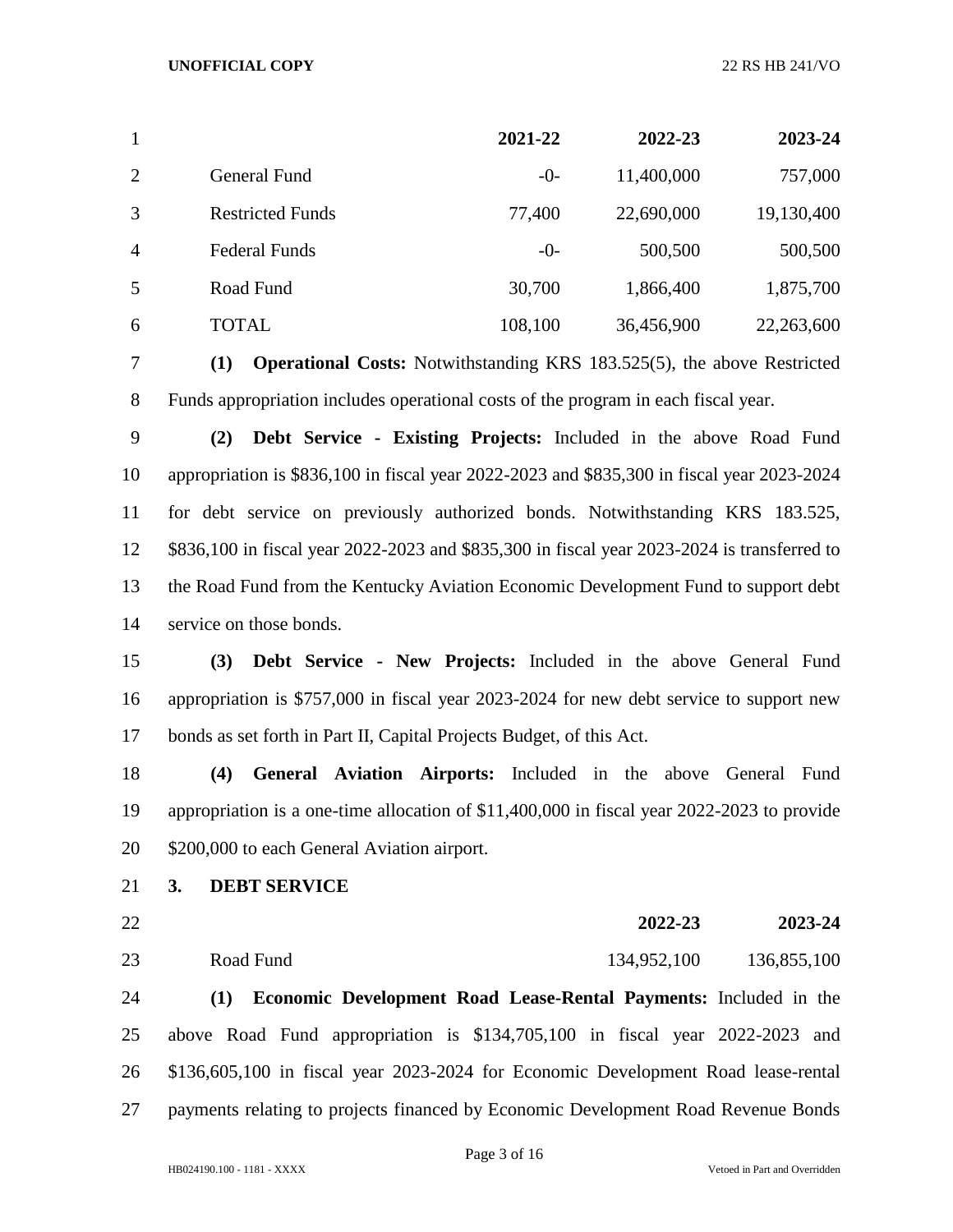previously authorized by the General Assembly and issued by the Kentucky Turnpike Authority.

 **(2) Debt Payment Acceleration Fund Account:** Notwithstanding KRS 175.505, no portion of the revenues to the state Road Fund provided by the adjustments in KRS 138.220(2), excluding KRS 177.320 and 177.365, shall accrue to the Debt Payment Acceleration Fund account during the 2022-2024 fiscal biennium.

**4. HIGHWAYS**

| 8  |                         | 2021-22     | 2022-23       | 2023-24       |
|----|-------------------------|-------------|---------------|---------------|
| 9  | General Fund            | $-0-$       | 250,000,000   | $-0-$         |
| 10 | <b>Restricted Funds</b> | 6,826,300   | 159, 157, 500 | 310, 375, 400 |
| 11 | <b>Federal Funds</b>    | 176,904,800 | 1,391,741,900 | 1,245,769,800 |
| 12 | Road Fund               | 11,583,700  | 996,115,300   | 974,783,400   |
| 13 | TOTAL                   | 195,314,800 | 2,797,014,700 | 2,530,928,600 |

 **(1) Debt Service:** Included in the above Federal Funds appropriation is \$77,900,400 in fiscal year 2022-2023 and \$70,356,800 in fiscal year 2023-2024 for debt service on Grant Anticipation Revenue Vehicle (GARVEE) Bonds previously appropriated by the General Assembly.

 **(2) State Supported Construction Program:** Included in the above Road Fund appropriation is \$477,924,700 in fiscal year 2022-2023 and \$475,689,500 in fiscal year 2023-2024 for the State Supported Construction Program.

 **(3) Biennial Highway Construction Program:** Included in the Biennial Highway Construction Program is \$336,324,700 in fiscal year 2022-2023 and \$334,089,500 in fiscal year 2023-2024 from the Road Fund for state construction projects and the state match for federal projects in the 2022-2024 Biennial Highway Construction Program.

 **(4) Highway Construction Contingency Account:** Included in the State Supported Construction Program is \$16,600,000 in each fiscal year for the Highway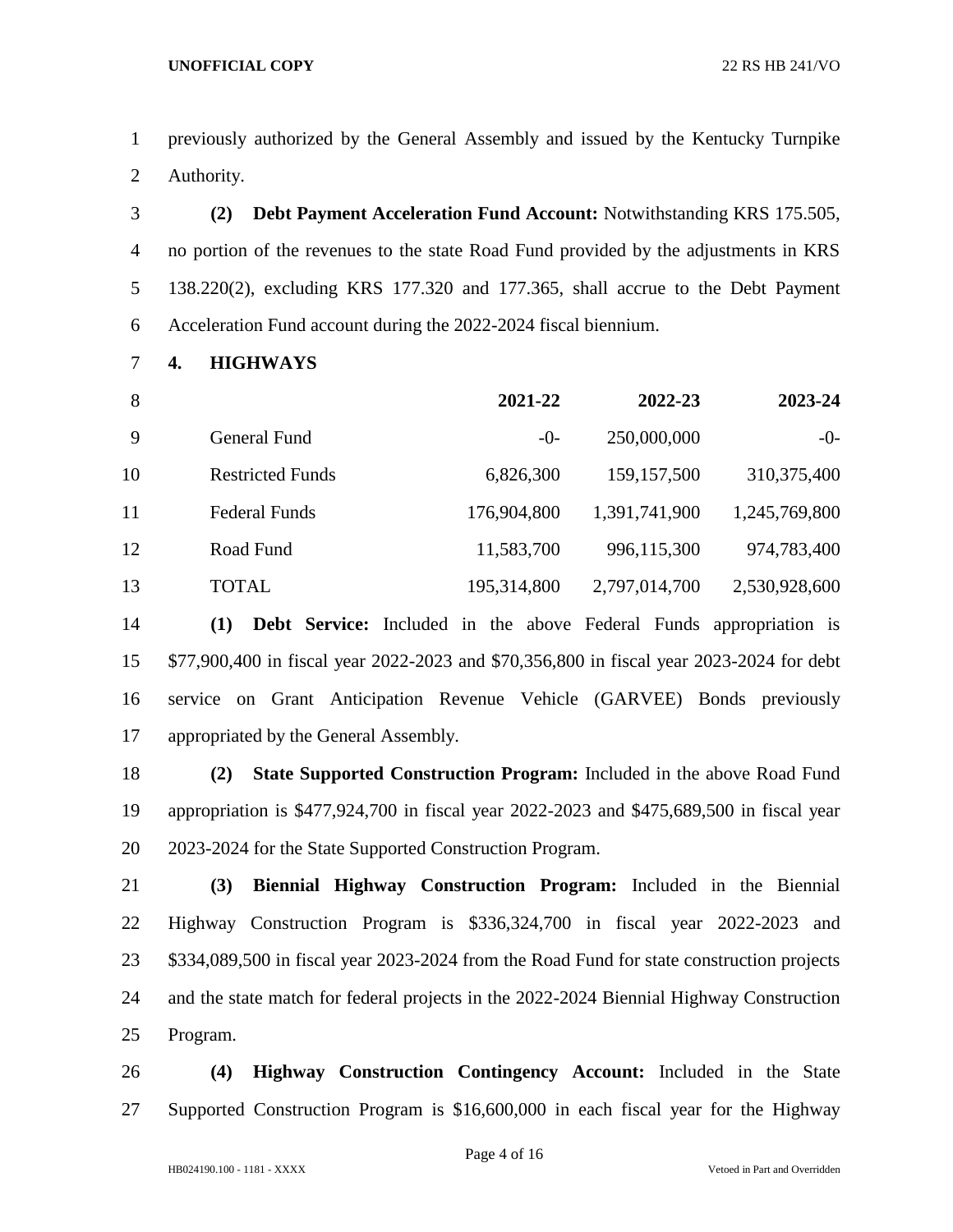Construction Contingency Account. Notwithstanding KRS 45.247(2), (4), (6), (7), and (8), the Secretary shall only expend Highway Construction Contingency moneys for projects of an emergency nature, for projects that relieve a hazardous condition, or to provide the state match for unanticipated Federal Funds made available as a result of other states not utilizing their total federal obligations. Notwithstanding KRS 224.43- 505(2), included in the Highway Construction Contingency Account is \$4,000,000 in each fiscal year to support the Kentucky Pride Fund created in KRS 224.43-505. Notwithstanding KRS 45.247 and 177.320(4), included in the Highway Construction Contingency Account is \$290,000 in each fiscal year for the Kentucky Transportation Center. Also included in the Highway Construction Contingency Account for Railroads is \$1,600,000 in each fiscal year for public safety and service improvements which shall not be expended unless matched with non-state funds equaling at least 20 percent of the total amount for any individual project. Additionally, in each fiscal year, up to \$350,000 of the \$1,600,000 appropriation may be used to establish and administer the Kentucky Rail Office in the Kentucky Transportation Cabinet.

 **(5) 2020-2022 Biennial Highway Construction Plan:** Projects in the enacted 2020-2022 Biennial Highway Construction Plan are authorized to continue their current authorization into the 2022-2024 fiscal biennium. If projects in previously enacted highway construction plans conflict with the 2022-2024 Biennial Highway Construction Plan, the projects in the 2022-2024 Biennial Highway Construction Plan shall control. The Secretary shall make every effort to maintain highway program delivery by adhering to the timeframes included in the 2022-2024 Biennial Highway Construction Plan for those projects.

 **(6) State Match Provisions:** The Transportation Cabinet is authorized to utilize Road Fund or General Fund state construction moneys or Toll Credits to match federal highway moneys.

**(7) Federal Aid Highway Funds:** If additional federal highway moneys are made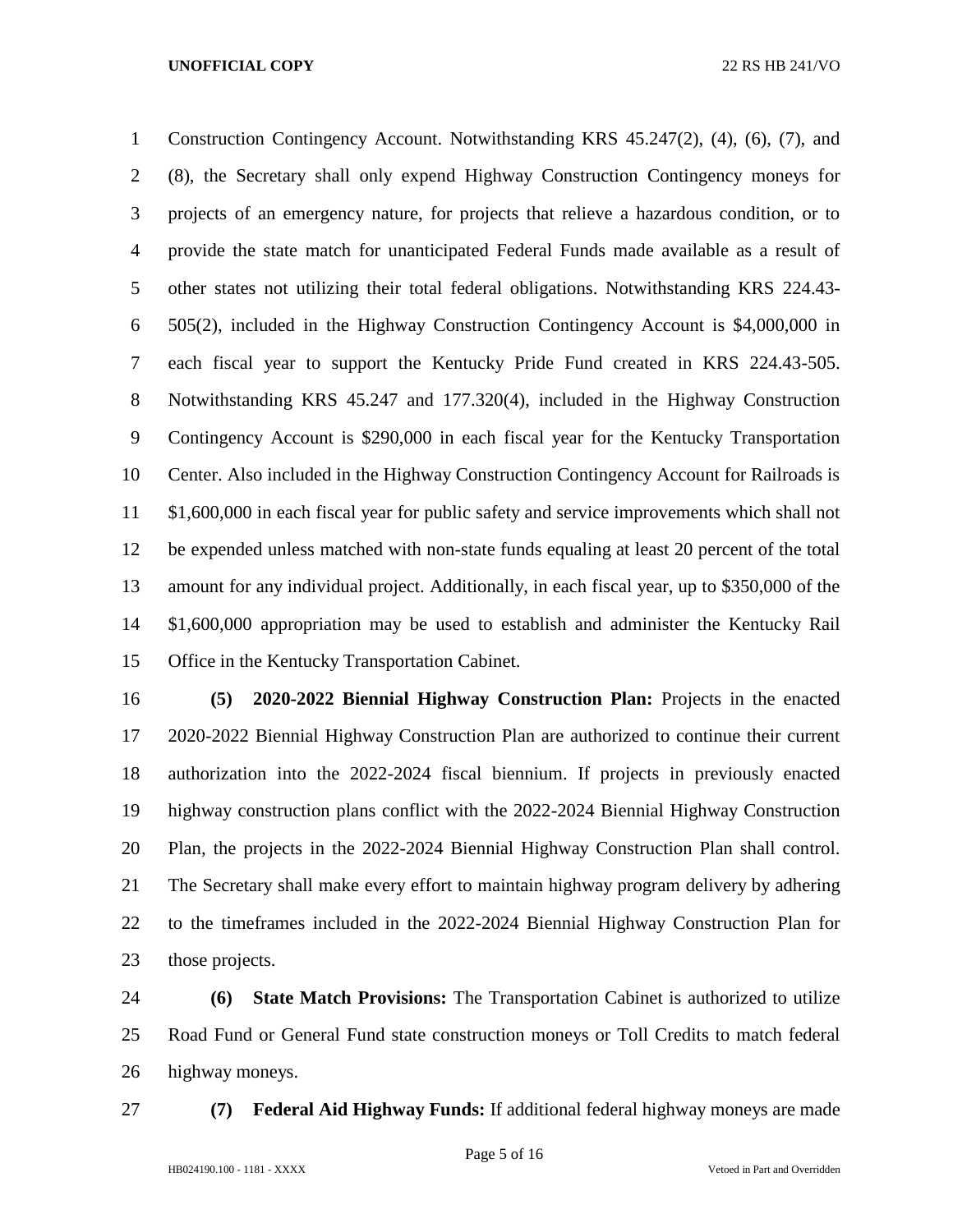available to Kentucky by the United States Congress, the funds shall be used according to the following priority: (a) Any demonstration-specific or project-specific moneys shall be used on the project identified; and (b) All other funds shall be used to ensure that projects in the fiscal biennium 2022-2024 Biennial Highway Construction Plan are funded. If additional federal moneys remain after these priorities are met, the Transportation Cabinet may select projects from the Highway Preconstruction Program.

 **(8) Road Fund Cash Management:** The Secretary of the Transportation Cabinet may continue the Cash Management Plan to address the policy of the General Assembly to expeditiously initiate and complete projects in the fiscal biennium 2022-2024 Biennial Highway Construction Plan. Notwithstanding KRS Chapter 45, specifically including KRS 45.242 and 45.244, the Secretary may concurrently advance projects in the Biennial Highway Construction Plan by employing management techniques that maximize the Cabinet's ability to contract for and effectively administer the project work. Under the approved Cash Management Plan, the Secretary shall continuously ensure that the unspent project and Road Fund balances available to the Transportation Cabinet are sufficient to meet expenditures consistent with appropriations provided. The Transportation Cabinet shall provide quarterly reports to the Interim Joint Committee on Appropriations and Revenue when the General Assembly is not in session and the Standing Committees on Appropriations and Revenue when the General Assembly is in session beginning July 1, 2022.

 **(9) Carry Forward of Appropriation Balances:** Notwithstanding KRS 45.229, unexpended Road Fund and General Fund appropriations in the Highways budget unit for the Construction program, the Maintenance program, and the Research program in fiscal year 2021-2022 and in fiscal year 2022-2023 shall not lapse but shall carry forward. Unexpended Federal Funds and Restricted Funds appropriations in the Highways budget unit for the Construction program, the Maintenance program, the Equipment Services program, and the Research program in fiscal year 2021-2022 and in fiscal year 2022-

Page 6 of 16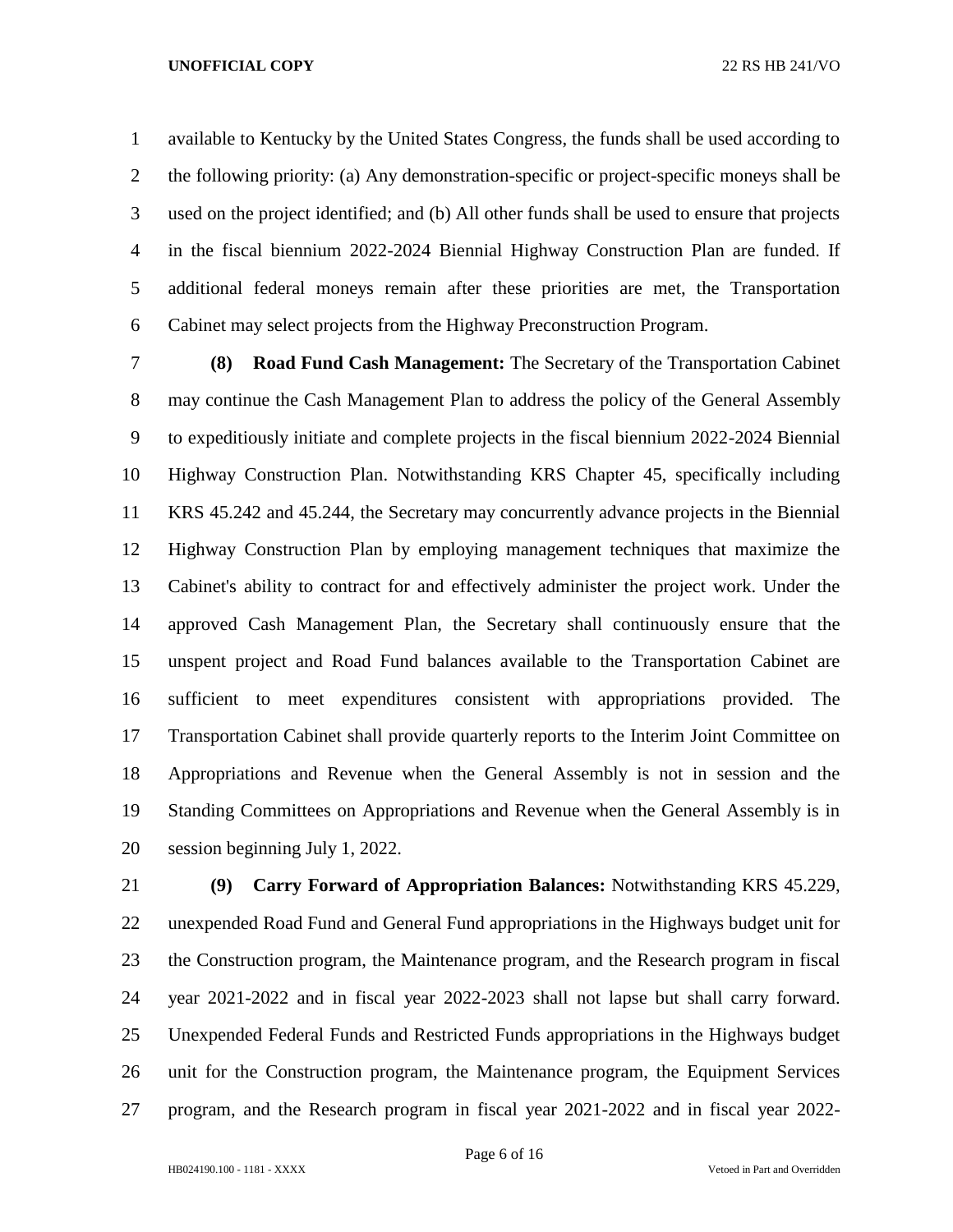2023, up to the amount of ending cash balances and unissued Highway and GARVEE Bond Funds, to include any interest income earned on those bond funds, and grant balances shall not lapse but shall carry forward.

 **(10) Federally Supported Construction Program:** Included in the above Federal Funds appropriation is \$1,026,136,100 in fiscal year 2022-2023 and \$867,771,400 in fiscal year 2023-2024 for federal construction projects.

 **(11) Highways Maintenance:** Included in the above Highways Road Fund appropriation is \$439,456,200 in fiscal year 2022-2023 and \$423,427,500 in fiscal year 2023-2024 for Highways Maintenance.

 **(12) Delayed Projects Status Report:** The Secretary of the Transportation Cabinet shall report by September 30 of each fiscal year to the Interim Joint Committee on Transportation any project included in the enacted Biennial Highway Construction Plan which has been delayed beyond the fiscal year for which the project was authorized. The report shall include:

(a) The county name;

(b) The Transportation Cabinet project identification number;

- (c) The route where the project is located;
- (d) The length of the project;

(e) A description of the project and the scope of improvement;

(f) The type of local, state, or federal funds to be used on the project;

 (g) The stage of development for the design, right-of-way, utility, and construction phases;

 (h) The fiscal year in which each phase of the project was scheduled to commence;

- (i) The estimated cost for each phase of the project;
- (j) A detailed description of the circumstances leading to the delay; and
- (k) The same information required in paragraphs (a) to (i) of this subsection for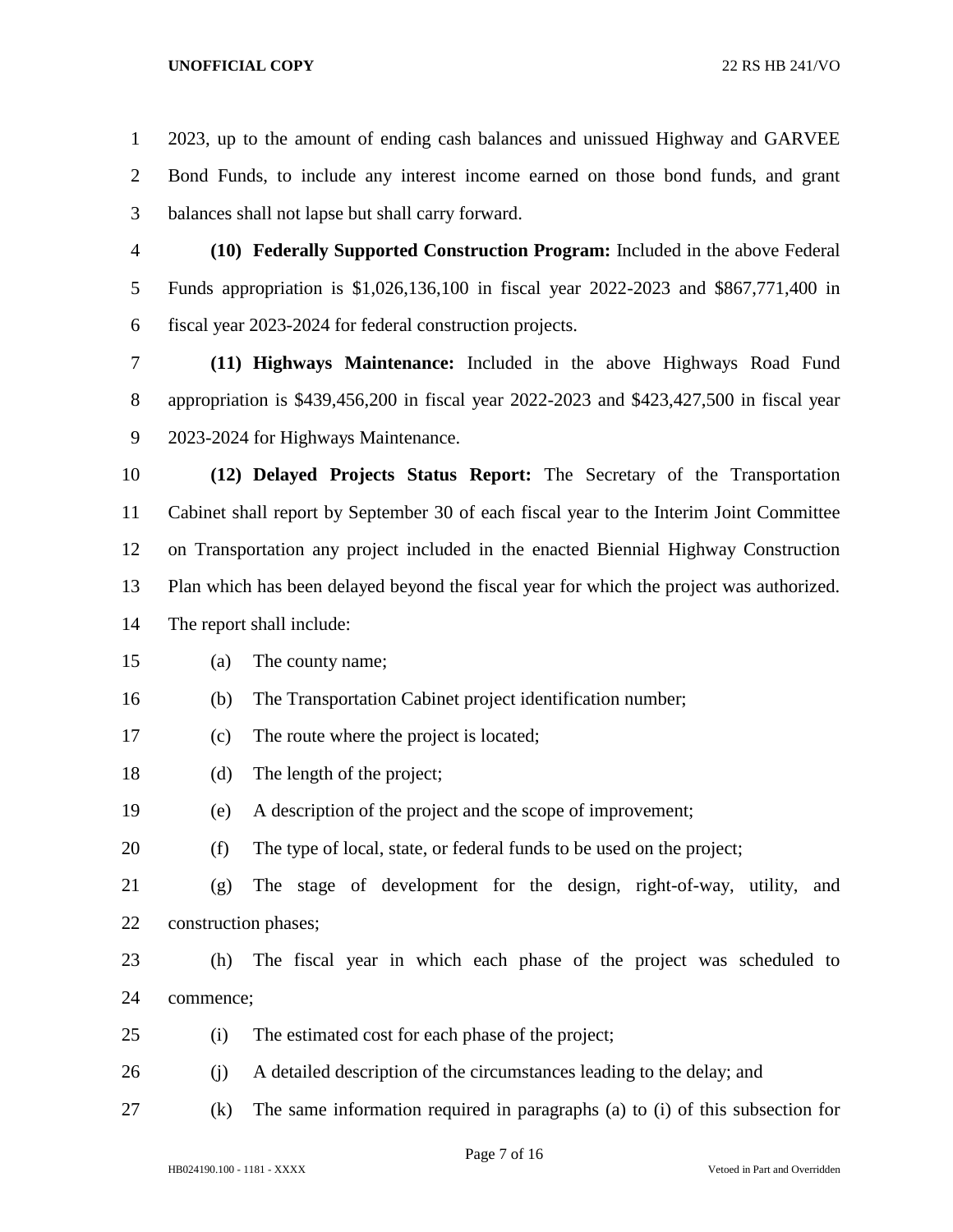the project or projects advanced with funds initially scheduled for the delayed project.

 **(13) Maintenance Reentry Employment Program:** Included in the above Road Fund appropriation is \$1,000,000 in each fiscal year to support contracting with a 501(c)(3) nonprofit organization that employs individuals on probation or parole supervision to perform crew-based maintenance services. These individuals shall be selected with input from the Department of Corrections and shall provide assistance with litter abatement, graffiti removal, and vegetation control in highway districts three, five, six, and seven.

 **(14) Federal Highways Match:** Included in the above General Fund appropriation is \$250,000,000 in fiscal year 2022-2023 to match Federal Funds from the Infrastructure Investment and Jobs Act exclusively for the Brent Spence Bridge Project, the Mountain Parkway Widening Project, or the I-69 Ohio River Crossing Project. Notwithstanding KRS 45.229, the General Fund appropriation balance for Federal Highways Match for fiscal years 2021-2022 and 2022-2023 shall not lapse and shall carry forward.

 **(15) Grant Anticipation Revenue Vehicle (GARVEE) Bonds:** Included in the above Restricted Funds appropriation is \$150,000,000 in fiscal year 2023-2024 for GARVEE Bond Funds to be issued for the Brent Spence Bridge Project.

 **(16) New Grant Anticipation Revenue Vehicle (GARVEE) Debt Service:**  Included in the above Federal Funds appropriation is \$2,106,300 in fiscal year 2023-2024 for GARVEE Bonds debt service payments relating to the Brent Spence Bridge Project.

 **(17) River Crossing Study:** It is the intent of the General Assembly for the Transportation Cabinet to conduct a feasibility study for alternative crossings at the Cave-in-Rock ferry.

**5. JUDGMENTS**

 **(1) Payment of Judgments:** Road Fund resources required to pay judgments shall be transferred from the State Construction Account at the time when actual payments must be disbursed from the State Treasury.

Page 8 of 16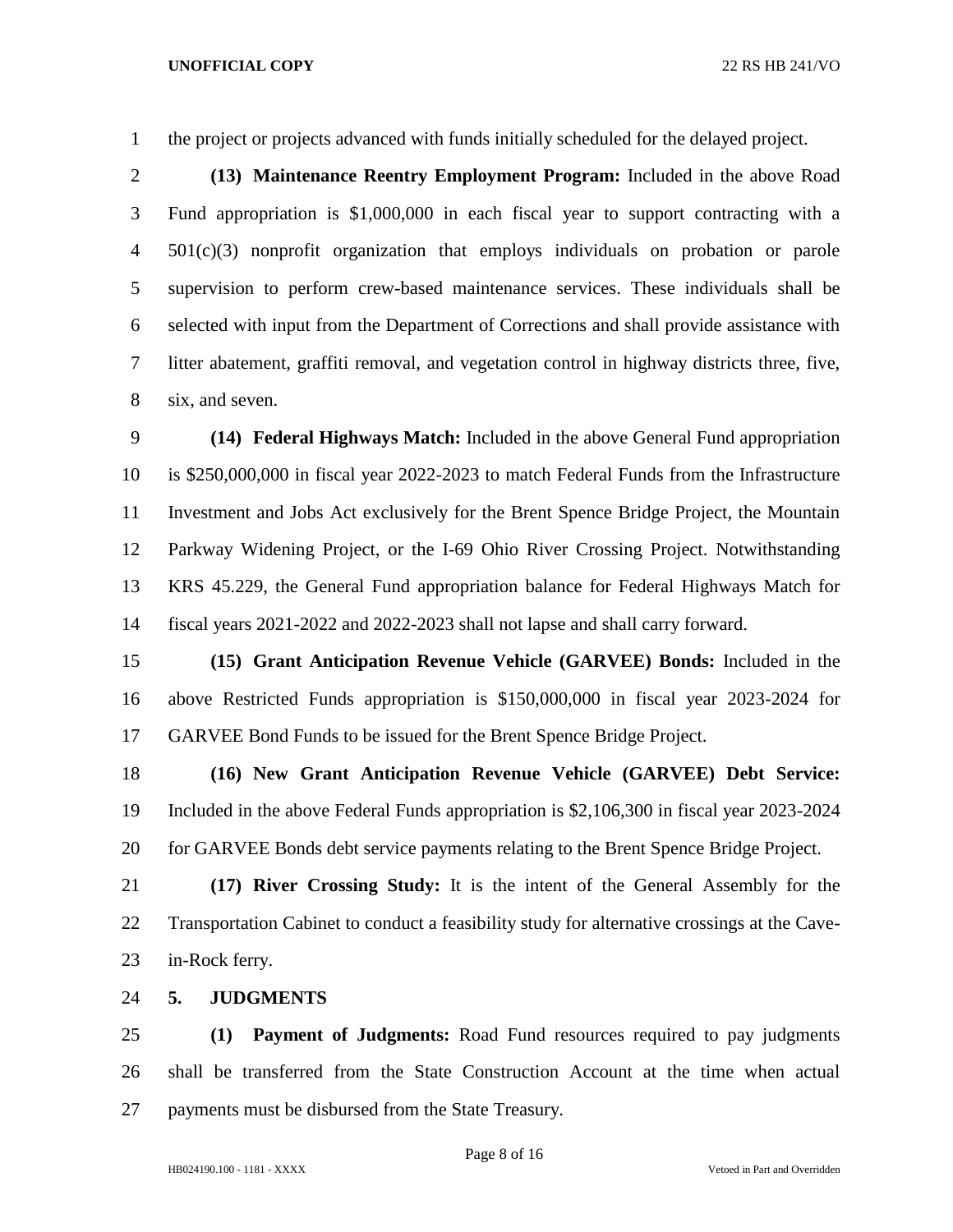# **6. PUBLIC TRANSPORTATION**

| $\overline{2}$ |                         | 2021-22 | 2022-23    | 2023-24    |
|----------------|-------------------------|---------|------------|------------|
| 3              | General Fund            | 63,800  | 15,575,800 | 15,575,800 |
| $\overline{A}$ | <b>Restricted Funds</b> | $-()$   | 730,100    | 730,000    |
| 5              | <b>Federal Funds</b>    | 53,200  | 82,622,700 | 80,586,000 |
| 6              | TOTAL                   | 117,000 | 98,928,600 | 96,891,800 |

 **(1) Nonpublic School Transportation:** Included in the above General Fund appropriation is \$5,000,000 in each fiscal year for nonpublic school transportation.

- **7. REVENUE SHARING**
- **2021-22 2022-23 2023-24** Road Fund 214,500 372,763,000 364,783,000 TOTAL 214,500 372,763,000 364,783,000

 **(1) County Road Aid Program:** Included in the above Road Fund appropriation is \$140,877,100 in fiscal year 2022-2023 and \$137,848,400 in fiscal year 2023-2024 for the County Road Aid Program in accordance with KRS 177.320, 179.410, 179.415, and 179.440.

 **(2) Rural Secondary Program:** Included in the above Road Fund appropriation is \$170,900,000 in fiscal year 2022-2023 and \$167,225,900 in fiscal year 2023-2024 for the Rural Secondary Program in accordance with KRS 177.320, 177.330, 177.340, 177.350, and 177.360.

 **(3) Municipal Road Aid Program:** Included in the above Road Fund appropriation is \$59,276,100 in fiscal year 2022-2023 and \$58,001,800 in fiscal year 2023-2024 for the Municipal Road Aid Program in accordance with KRS 177.365, 177.366, and 177.369.

 **(4) Energy Recovery Road Fund:** Included in the above Road Fund appropriation is \$141,800 in fiscal year 2022-2023 and \$141,900 in fiscal year 2023-2024 for the Energy Recovery Road Fund in accordance with KRS 177.977, 177.9771,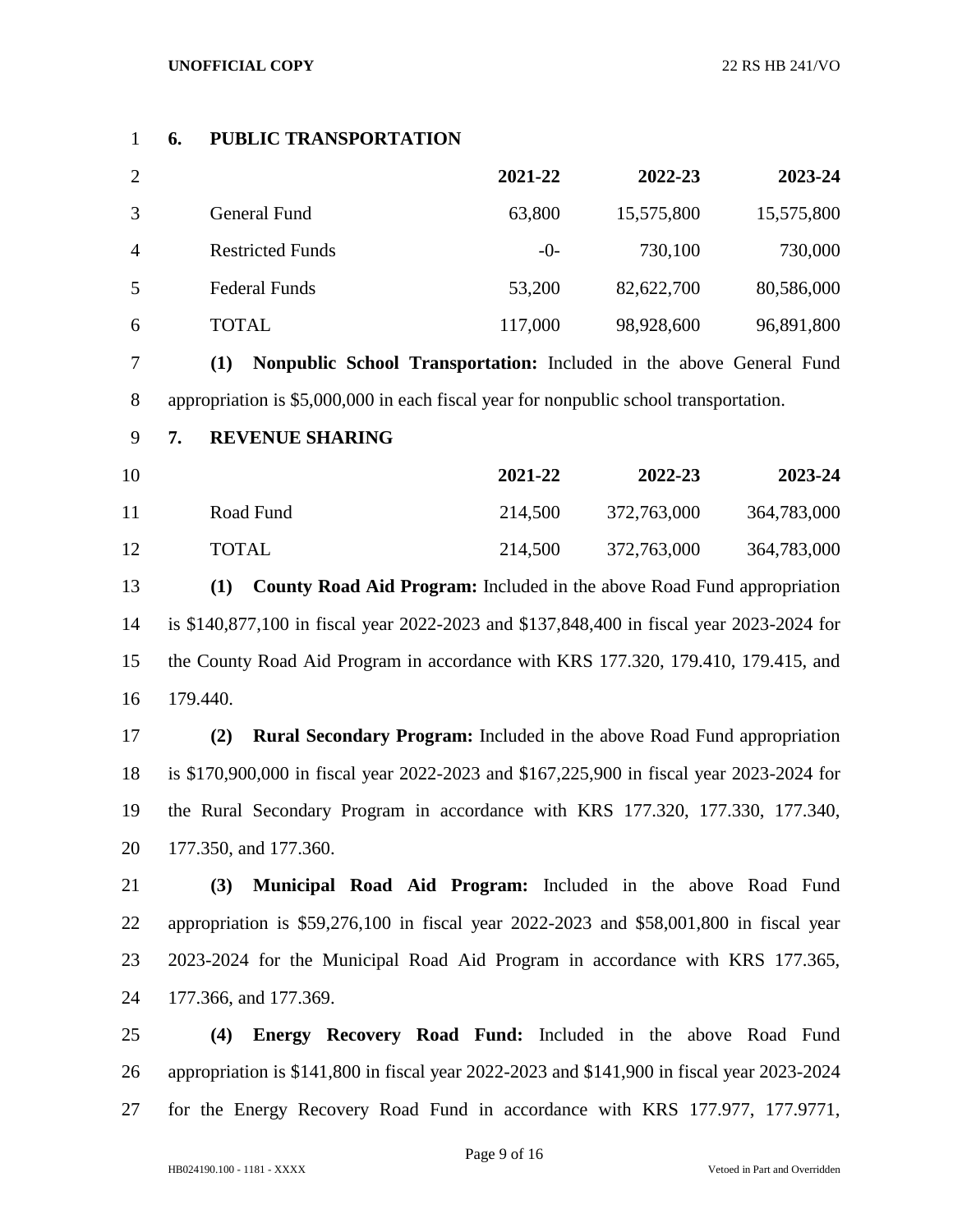177.978, 177.979, and 177.981.

 **(5) Continuation of the Flex Funds and 80/20 Bridge Replacement Programs:**  The Transportation Cabinet shall continue the Flex Funds and the 80/20 Bridge Replacement Programs within the Rural Secondary Program.

 **(6) County Judge/Executive Expense Allowance:** Notwithstanding KRS 67.220, County Judge/Executives not serving in a consolidated local government that served as a County Judge/Executive prior to November 2022 shall receive an annual expense allowance of \$3,600. County Judge/Executives newly elected in November 2022 and those serving in counties with a consolidated local government shall not receive an annual expense allowance.

**8. VEHICLE REGULATION**

| 12 |                         | 2021-22 | 2022-23    | 2023-24    |
|----|-------------------------|---------|------------|------------|
| 13 | <b>Restricted Funds</b> | 94,400  | 17,265,100 | 17,392,200 |
| 14 | <b>Federal Funds</b>    | $-0-$   | 4,127,100  | 4,627,100  |
| 15 | Road Fund               | 588,800 | 46,728,300 | 47,052,200 |
| 16 | <b>TOTAL</b>            | 683,200 | 68,120,500 | 69,071,500 |

 **(1) Debt Service:** Included in the above Road Fund appropriation is \$1,507,000 in each fiscal year for debt service on previously authorized bonds.

 **(2) Motor Vehicle Commission Additional Personnel:** Included in the above Restricted Funds appropriation is \$350,000 in each fiscal year to support four additional positions for the Motor Vehicle Commission.

## **TOTAL - TRANSPORTATION CABINET**

| 23 |                         | 2021-22     | 2022-23       | 2023-24       |
|----|-------------------------|-------------|---------------|---------------|
| 24 | General Fund            | 63,800      | 294,839,800   | 16,832,800    |
| 25 | <b>Restricted Funds</b> | 7,029,500   | 202,586,100   | 350,380,300   |
| 26 | <b>Federal Funds</b>    | 176,958,000 | 1,548,448,200 | 1,331,483,400 |
| 27 | Road Fund               | 13,505,900  | 1,633,799,100 | 1,606,975,800 |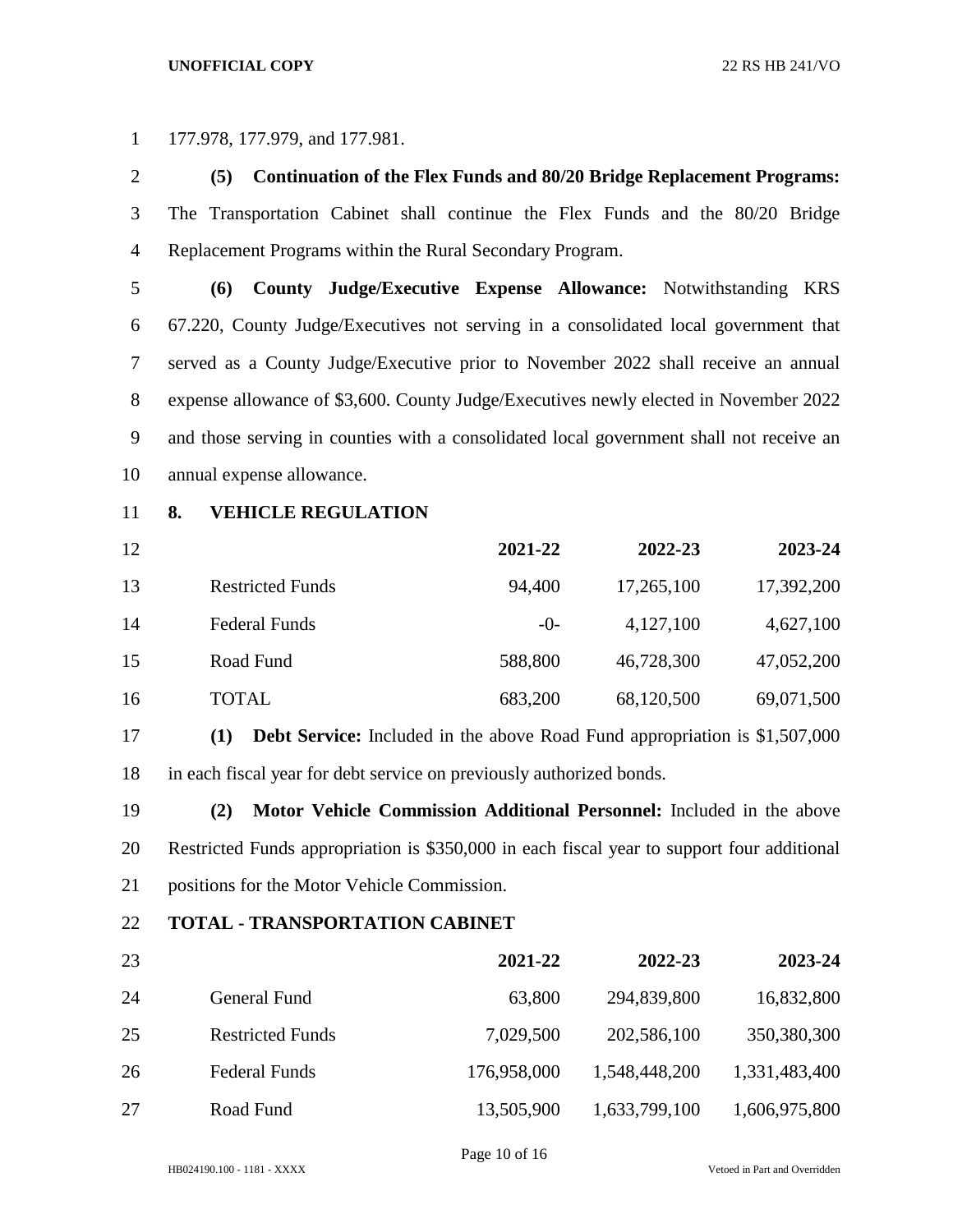1 TOTAL 197,557,200 3,679,673,200 3,305,672,300 **PART II CAPITAL PROJECTS BUDGET (1) Capital Construction Fund Appropriations and Reauthorizations:**  Moneys in the Capital Construction Fund are appropriated for the following capital projects subject to the conditions and procedures in this Act. Items listed without appropriated amounts are previously authorized for which no additional amount is required. These items are listed in order to continue their current authorization into the 2022-2024 fiscal biennium. Unless otherwise specified, reauthorized projects shall conform to the original authorization enacted by the General Assembly. **(2) Expiration of Existing Line-Item Capital Construction Projects:** All appropriations to existing line-item capital construction projects expire on June 30, 2022, unless reauthorized in this Act with the following exceptions: (a) A construction contract for the project shall have been awarded by June 30, 2022; (b) Permanent financing or a short-term line of credit sufficient to cover the total authorized project scope shall have been obtained in the case of projects authorized for bonds, if the authorized project completes an initial draw on the line of credit within the biennium immediately subsequent to the original authorization; and (c) Grant or loan agreements, if applicable, shall have been finalized and properly signed by all necessary parties. Notwithstanding the criteria set forth in this subsection, the disposition of 2020-2022 fiscal biennium nonstatutory appropriated maintenance pools funded from Capital Construction 22 Investment Income shall remain subject to the provisions of KRS  $45.770(5)(c)$ . **(3) Bond Proceeds Investment Income:** Investment income earned from bond

 proceeds beyond that which is required to satisfy Internal Revenue Service arbitrage rebates and penalties and excess bond proceeds upon the completion of a bond-financed capital project shall be used to pay debt service according to the Internal Revenue Service Code and accompanying regulations.

Page 11 of 16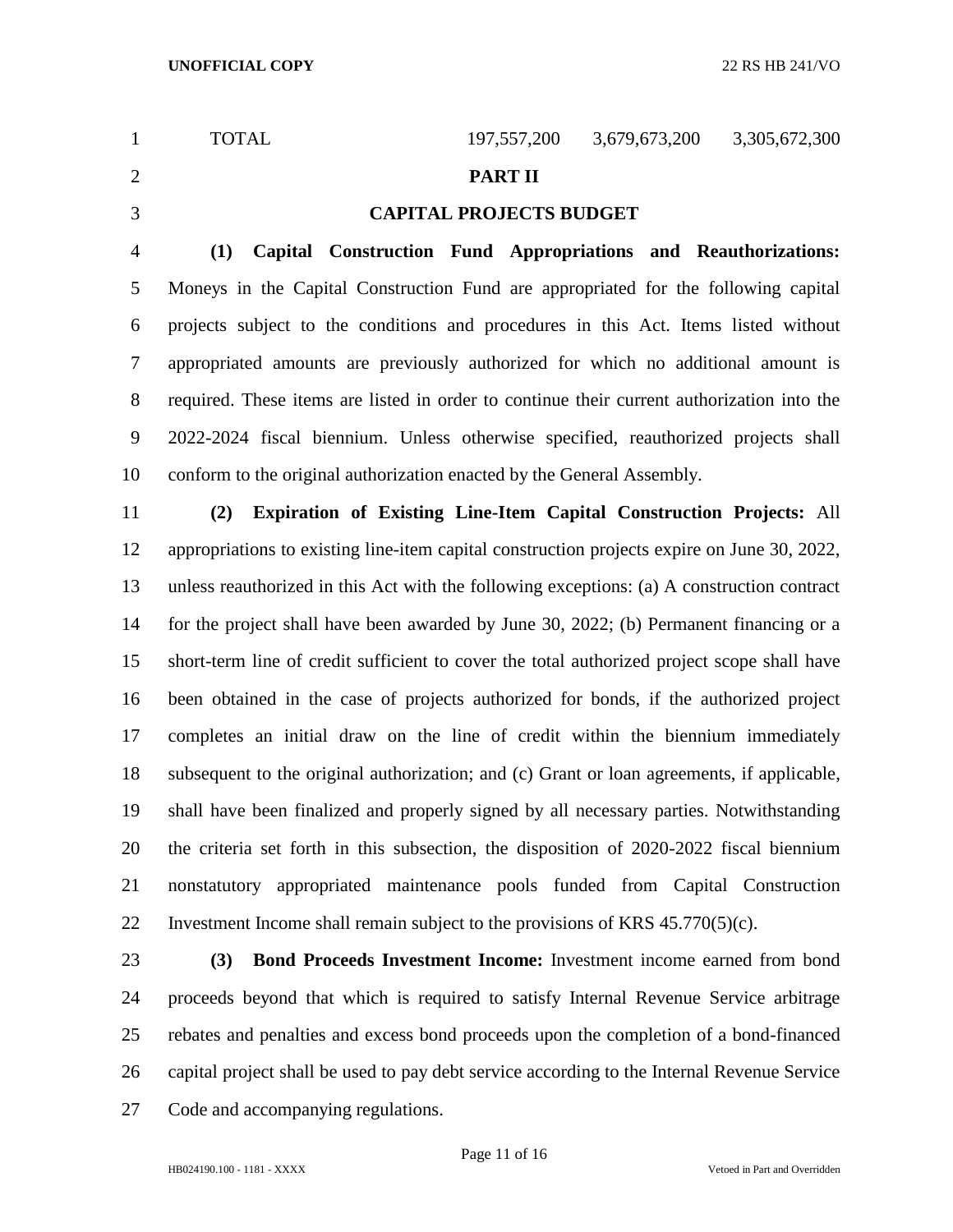| $\mathbf{1}$   | Appropriations for Projects Not Line-Itemized: Inasmuch<br>(4)<br>the<br>as               |
|----------------|-------------------------------------------------------------------------------------------|
| $\overline{2}$ | identification of specific projects cannot be ascertained with absolute certainty at this |
| 3              | time, amounts are appropriated for specific purposes to projects which are not            |
| $\overline{4}$ | individually identified in this Act in the following areas: Aircraft Maintenance Pool,    |
| 5              | Barkley Regional Airport Improvement Projects Pool, Mt. Sterling/Montgomery County        |
| 6              | Airport Improvement Projects Pool, and Bardstown/Nelson County Airport Improvement        |
| $\overline{7}$ | Projects Pool. Notwithstanding any statute to the contrary, projects estimated to cost    |
| $8\,$          | \$1,000,000 and over and equipment estimated to cost \$200,000 and over shall be reported |
| 9              | to the Capital Projects and Bond Oversight Committee.                                     |
| 10             | <b>A. TRANSPORTATION CABINET</b>                                                          |
| 11             | <b>Budget Units</b><br>2021-22<br>2023-24<br>2022-23                                      |
| 12             | <b>GENERAL ADMINISTRATION AND SUPPORT</b><br>1.                                           |
| 13             | 001. Maintenance Pool - 2022-2024                                                         |
| 14             | Road Fund<br>4,000,000<br>4,000,000<br>$-0-$                                              |
| 15             | 002. Construct Ballard County Maintenance Facility and Salt Storage Additional            |
| 16             | Reauthorization (\$2,284,000 Road Fund)                                                   |
| 17             | Road Fund<br>229,000<br>$-0-$<br>$-0-$                                                    |
| 18             | County District Office<br>Additional Reauthorization<br>Clay<br>003. Construct            |
| 19             | (\$7,445,000 Road Fund)                                                                   |
| 20             | 5,500,000<br>Road Fund<br>$-0-$<br>$-0-$                                                  |
| 21             | 004. AASHTOWare                                                                           |
| 22             | Road Fund<br>1,000,000<br>1,000,000<br>$-0-$                                              |
| 23             | 005. Construct Whitley County Maintenance Facility and Salt Structure Additional          |
| 24             | Reauthorization (\$1,050,000 Road Fund)                                                   |
| 25             | Road Fund<br>3,000,000<br>$-0-$<br>$-0-$                                                  |
| 26             | 006. District 6 Office and Materials Lab Additional Reauthorization (\$1,500,000          |
| 27             | Road Fund)                                                                                |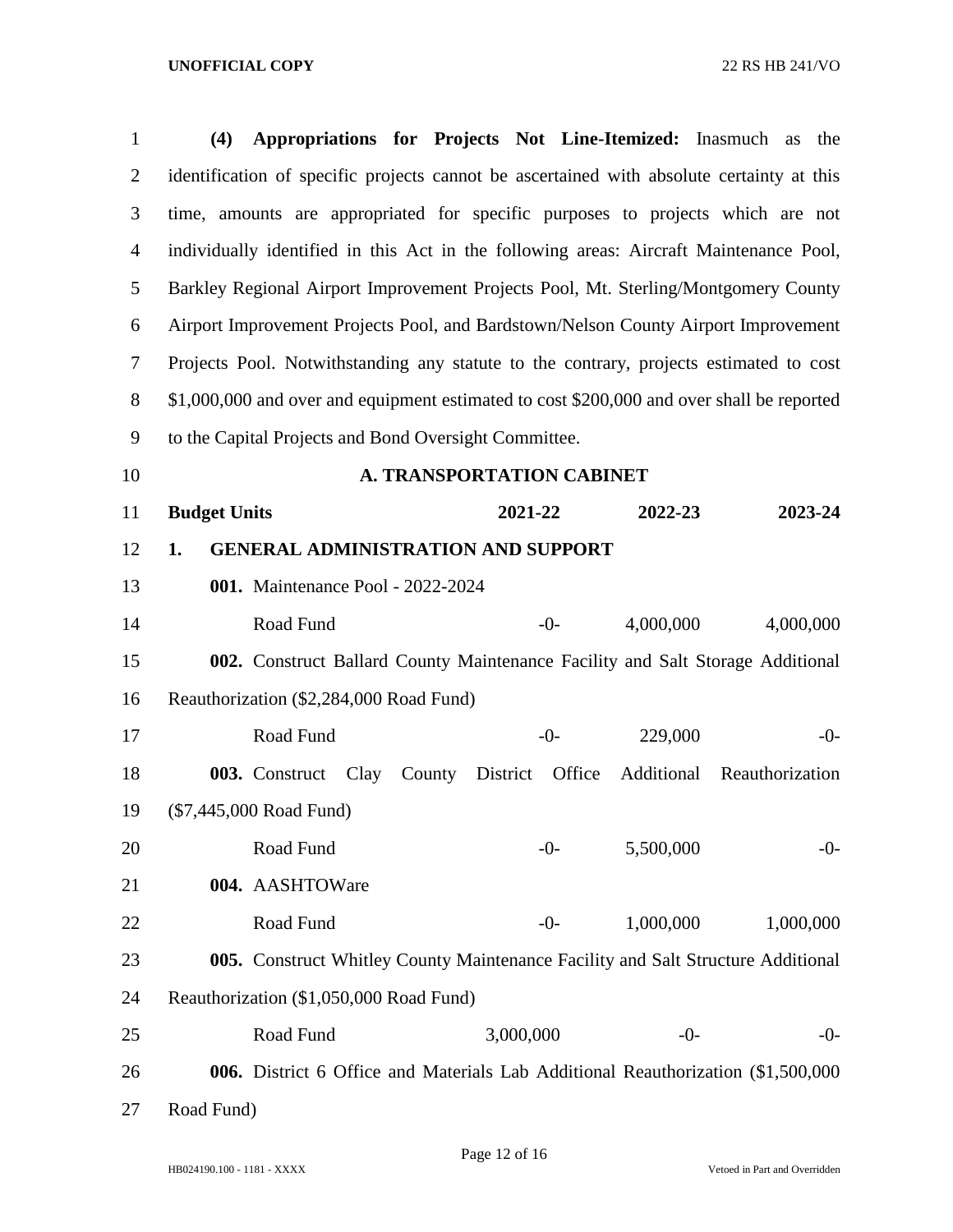| 1              |    | Road Fund                                                                | $-0-$ | 9,500,000 | $-0-$     |
|----------------|----|--------------------------------------------------------------------------|-------|-----------|-----------|
| $\overline{2}$ |    | 007. Construct Breckinridge County Maintenance and Salt Storage Facility |       |           |           |
| 3              |    | Road Fund                                                                | $-0-$ | 500,000   | 2,500,000 |
| 4              |    | 008. Construct Regional Salt Structures                                  |       |           |           |
| 5              |    | Road Fund                                                                | $-0-$ | 2,000,000 | $-0-$     |
| 6              |    | 009. Construct Union County Maintenance and Salt Storage Facility        |       |           |           |
| 7              |    | Road Fund                                                                | $-0-$ | 500,000   | 2,500,000 |
| 8              |    | 010. Construct District 2 Office and Materials Lab                       |       |           |           |
| 9              |    | Road Fund                                                                | $-0-$ | 2,000,000 | $-0-$     |
| 10             |    | 011. Construct Morgan County Maintenance and Salt Storage Facility       |       |           |           |
| 11             |    | Road Fund                                                                | $-0-$ | 500,000   | $-0-$     |
| 12             |    | 012. Construct Bath County Maintenance and Salt Storage Facility         |       |           |           |
| 13             |    | Road Fund                                                                | $-0-$ | 500,000   | $-0-$     |
| 14             |    | 013. Construct Hart County Maintenance and Salt Storage Facility         |       |           |           |
| 15             |    | Road Fund                                                                | $-0-$ | 500,000   | $-0-$     |
| 16             |    | 014. Construct Mercer County Maintenance and Salt Storage Facility       |       |           |           |
| 17             |    | Road Fund                                                                | $-0-$ | 500,000   | $-0-$     |
| 18             |    | 015. Permanent Salt Conveyor System - Graves County                      |       |           |           |
| 19             |    | Road Fund                                                                | $-0-$ | 350,000   | $-0-$     |
| 20             |    | 016. Construct Boyle County Bridge Crew Facility                         |       |           |           |
| 21             |    | Road Fund                                                                | $-0-$ | 200,000   | 1,300,000 |
| 22             | 2. | <b>AVIATION</b>                                                          |       |           |           |
| 23             |    | 001. Aircraft Maintenance Pool - 2022-2024                               |       |           |           |
| 24             |    | General Fund                                                             | $-0-$ | 800,000   | 100,000   |
| 25             |    | <b>Investment Income</b>                                                 | $-0-$ | $-0-$     | 700,000   |
| 26             |    | <b>TOTAL</b>                                                             | $-0-$ | 800,000   | 800,000   |
|                |    |                                                                          |       |           |           |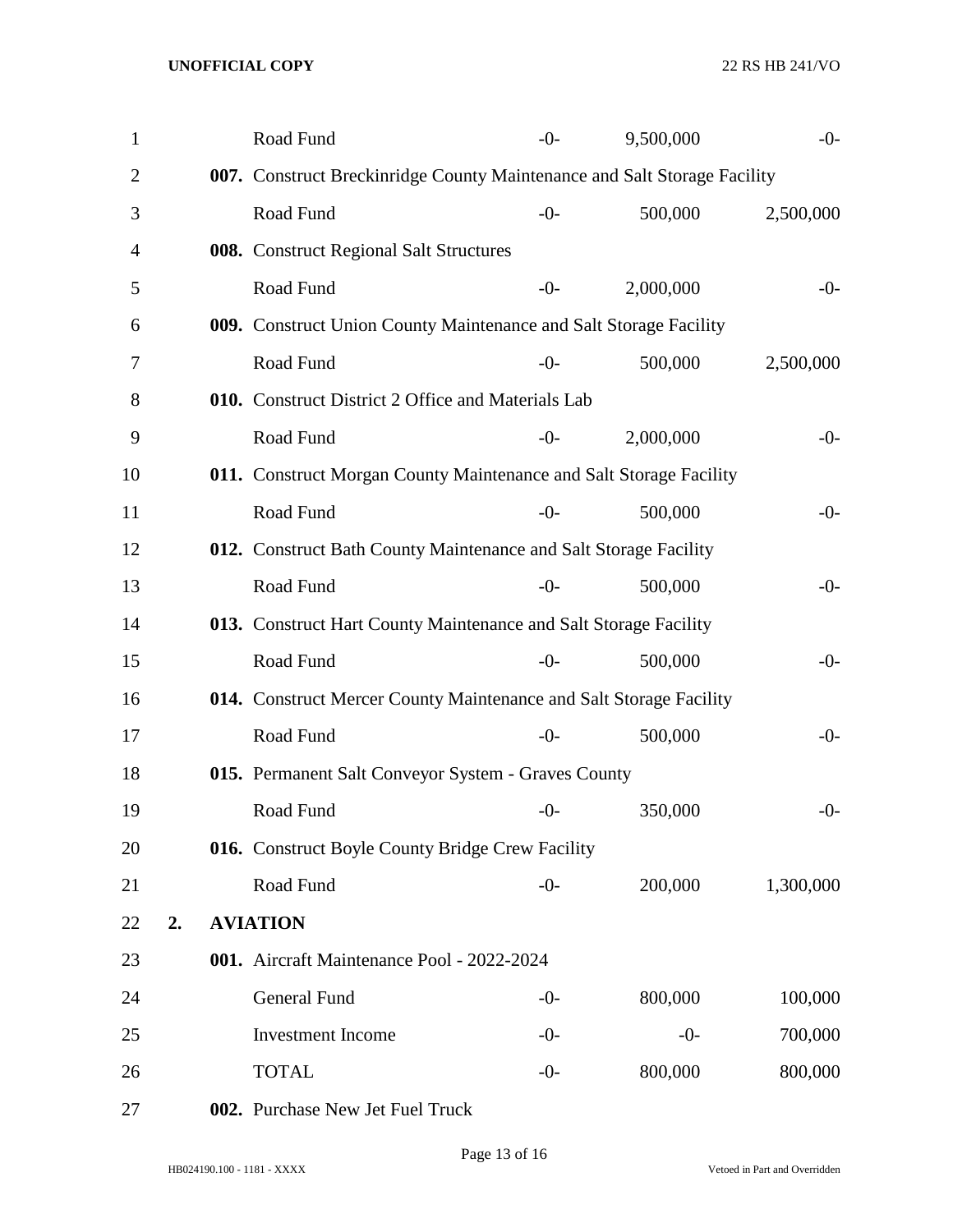| $\mathbf{1}$ |                       | <b>Restricted Funds</b>                                                                    |                                  | $-0-$ | 210,000   | $-0-$     |
|--------------|-----------------------|--------------------------------------------------------------------------------------------|----------------------------------|-------|-----------|-----------|
| 2            |                       | 003. Barkley Regional Airport Improvement Projects Pool                                    |                                  |       |           |           |
| 3            |                       | <b>Bond Funds</b>                                                                          |                                  | $-0-$ | $-0-$     | 5,300,000 |
| 4            |                       | 004. Mt. Sterling/Montgomery County Airport Improvement Projects Pool                      |                                  |       |           |           |
| 5            |                       | <b>Bond Funds</b>                                                                          |                                  | $-0-$ | $-0-$     | 8,000,000 |
| 6            |                       | 005. Bardstown/Nelson County Airport Improvement Projects Pool                             |                                  |       |           |           |
| 7            |                       | <b>Bond Funds</b>                                                                          |                                  | $-0-$ | $-0-$     | 7,700,000 |
| 8            | 3.                    | <b>HIGHWAYS</b>                                                                            |                                  |       |           |           |
| 9            |                       | 001. Repair Loadometers and Rest Areas - 2022-2024                                         |                                  |       |           |           |
| 10           |                       | Road Fund                                                                                  |                                  | $-0-$ | 3,000,000 | 3,000,000 |
| 11           |                       | 002. Various Environmental Compliance - 2022-2024                                          |                                  |       |           |           |
| 12           |                       | Road Fund                                                                                  |                                  | $-0-$ | 500,000   | 500,000   |
| 13           |                       | 003. Road Maintenance Parks - 2022-2024                                                    |                                  |       |           |           |
| 14           |                       | Road Fund                                                                                  |                                  | $-0-$ | 1,250,000 | 1,250,000 |
| 15           |                       | 004. Jefferson County - Lease                                                              |                                  |       |           |           |
| 16           |                       |                                                                                            | <b>PART III</b>                  |       |           |           |
| 17           |                       |                                                                                            | <b>FUNDS TRANSFER</b>            |       |           |           |
| 18           |                       | The General Assembly finds that the financial condition of state government                |                                  |       |           |           |
| 19           |                       | requires the following action.                                                             |                                  |       |           |           |
| 20           |                       | Notwithstanding the statutes or requirements of the Restricted Funds enumerated            |                                  |       |           |           |
| 21           |                       | below, there is transferred to the General Fund the following amounts in fiscal year 2022- |                                  |       |           |           |
| 22           |                       | 2023 and fiscal year 2023-2024:                                                            |                                  |       |           |           |
| 23           |                       |                                                                                            |                                  |       | 2022-23   | 2023-24   |
| 24           |                       |                                                                                            | <b>A. TRANSPORTATION CABINET</b> |       |           |           |
| 25           | <b>Aviation</b><br>1. |                                                                                            |                                  |       |           |           |
| 26           |                       | <b>Agency Revenue Fund</b>                                                                 |                                  |       | 421,100   | 453,000   |
| 27           |                       | $(KRS 183.525(4)$ and $(5))$                                                               |                                  |       |           |           |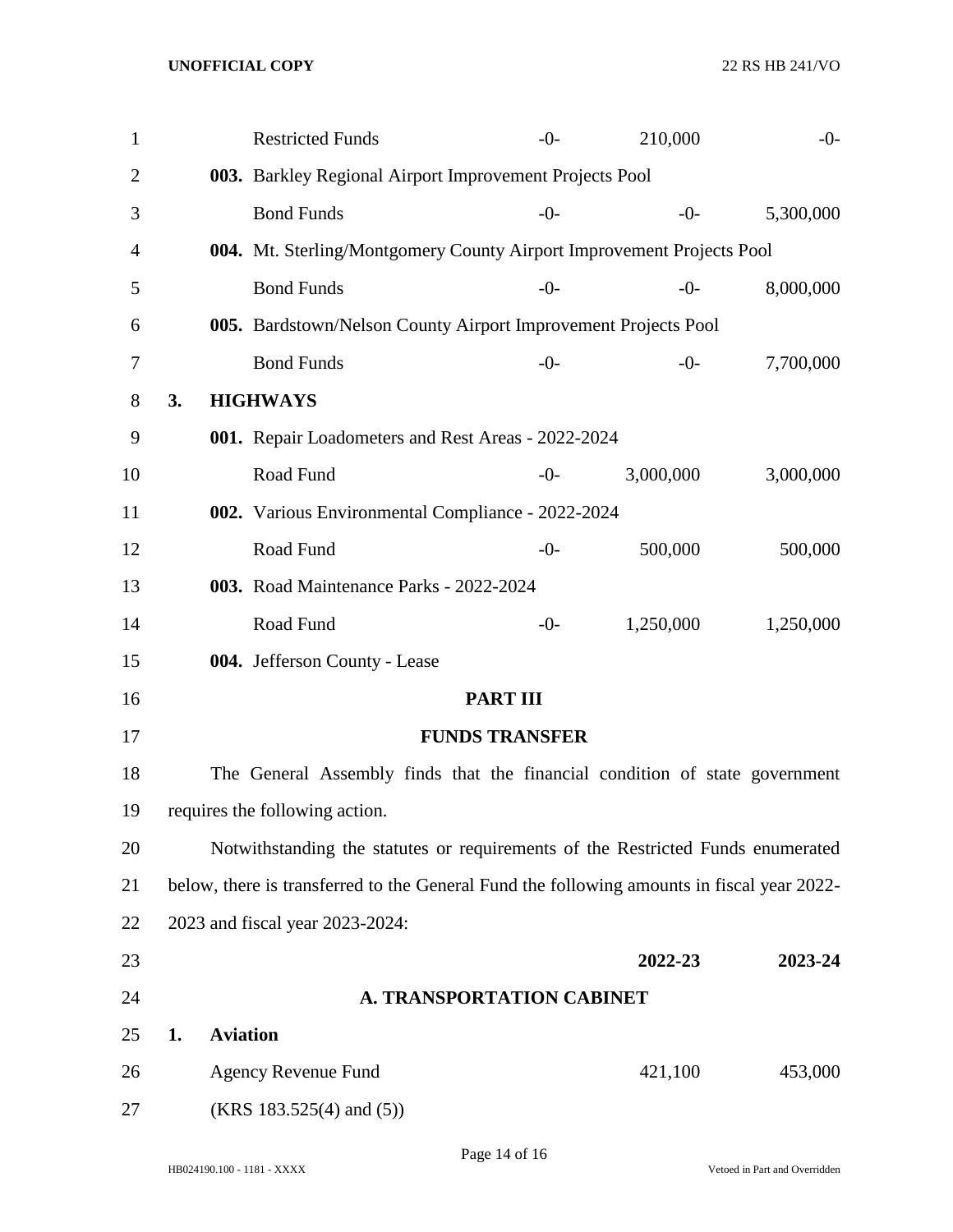| 1              | 2.<br><b>Aviation</b>         |                                              |               |               |
|----------------|-------------------------------|----------------------------------------------|---------------|---------------|
| $\overline{2}$ | <b>Agency Revenue Fund</b>    |                                              | $-0-$         | 757,000       |
| 3              | $(KRS 183.525(4)$ and $(5)$ ) |                                              |               |               |
| $\overline{4}$ | TOTAL - FUNDS TRANSFER        |                                              | 421,100       | 1,210,000     |
| 5              |                               | <b>PART IV</b>                               |               |               |
| 6              |                               | <b>TRANSPORTATION CABINET BUDGET SUMMARY</b> |               |               |
| 7              |                               | <b>OPERATING BUDGET</b>                      |               |               |
| 8              |                               | 2021-22                                      | 2022-23       | 2023-24       |
| 9              | <b>General Fund</b>           | 63,800                                       | 294,839,800   | 16,832,800    |
| 10             | <b>Restricted Funds</b>       | 7,029,500                                    | 202,586,100   | 350,380,300   |
| 11             | <b>Federal Funds</b>          | 176,958,000                                  | 1,548,448,200 | 1,331,483,400 |
| 12             | Road Fund                     | 13,505,900                                   | 1,633,799,100 | 1,606,975,800 |
| 13             | <b>SUBTOTAL</b>               | 197,557,200                                  | 3,679,673,200 | 3,305,672,300 |
| 14             |                               | <b>CAPITAL PROJECTS BUDGET</b>               |               |               |
| 15             |                               | 2021-22                                      | 2022-23       | 2023-24       |
| 16             | General Fund                  | $-0-$                                        | 800,000       | 100,000       |
| 17             | <b>Restricted Funds</b>       | $-0-$                                        | 210,000       | $-0-$         |
| 18             | Road Fund                     | 3,000,000                                    | 32,529,000    | 16,050,000    |
| 19             | <b>Bond Funds</b>             | $-0-$                                        | $-0-$         | 21,000,000    |
| 20             | Investment Income             | $-0-$                                        | $-0-$         | 700,000       |
| 21             | <b>SUBTOTAL</b>               | 3,000,000                                    | 33,539,000    | 37,850,000    |
| 22             |                               | <b>TOTAL - TRANSPORTATION CABINET BUDGET</b> |               |               |
| 23             |                               | 2021-22                                      | 2022-23       | 2023-24       |
| 24             | General Fund                  | 63,800                                       | 295,639,800   | 16,932,800    |
| 25             | <b>Restricted Funds</b>       | 7,029,500                                    | 202,796,100   | 350,380,300   |
| 26             | <b>Federal Funds</b>          | 176,958,000                                  | 1,548,448,200 | 1,331,483,400 |
| 27             | Road Fund                     | 16,505,900                                   | 1,666,328,100 | 1,623,025,800 |